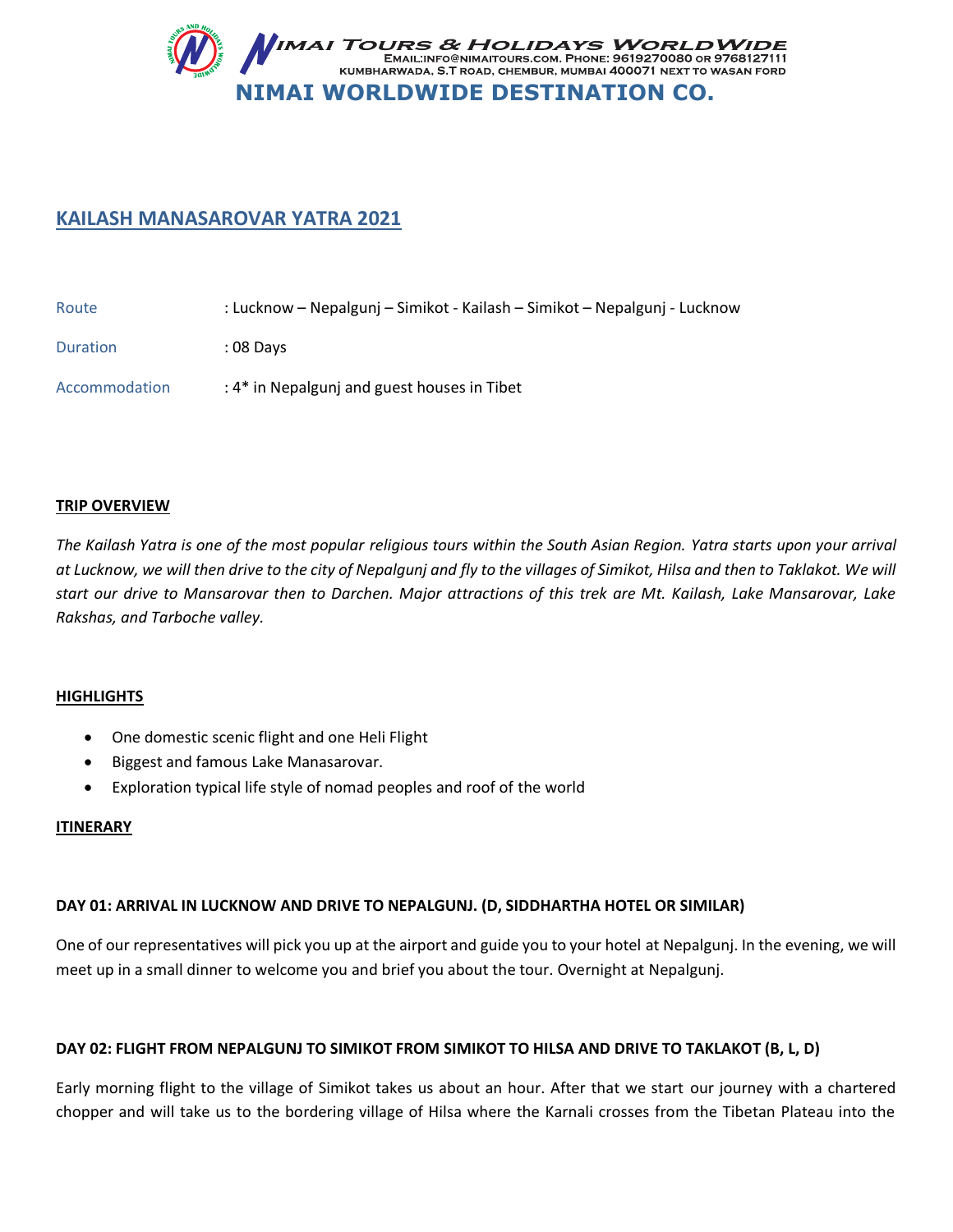

mountain regions on its descent to the Ganges. There, we will finish the immigration process and drive to the village of Taklakot which is 56 kilometers up the Karnali. Overnight in Taklakot.

### **DAY 03: ACCLIMATIZATION DAY IN TAKLAKOT**

We will spend the day at Taklakot, hike around the place and acclimatize in the surrounding altitude. Overnight at Taklakot.

### **DAY 04: DRIVE FROM TAKLAKOT TO MANSAROVAR (B, L, D GUEST HOUSE)**

After having breakfast, we will be driving to one of the holiest and prettiest lake of Mansarovar sitting still at the height of 4560 meters above sea level. Before reaching the lake of Mansarovar, we will stop at the Rakshas Tal to admire its tranquil beauty. The lake is also called the 'lake of the demon' and 'Ravana Tal' as it is thought to be created by Ravana to garner superpowers through devotion and meditation of Lord Shiva. The lake contains salt water and is thought to be poisonous by the locals. From there, we will move towards the 'sun' shaped lake of Mansarovar. The lake is said to overflow the salty water of Lake Rakshas. We will drive around the Mansarovar Kora while the lunch is being prepared. The Kora is said to be a pilgrimage route around a sacred temple, a mountain or a lake. Overnight in Mansarovar.

### **DAY 05: EXPLORE MANSAROVAR, YAMADWAR AND DRIVE TO DARCHEN (B, L, D)**

Today, we will get into our religious outfit and mood and explore the lake of Mansarovar. We will perform some rituals at the bank of the lake. We will view the glorious Mt. Kailash, drive to Yamadwar, explore Darboche Valley and travel to Darchen. Darchen, a small village situated right infront of the sacred mountain, Mt. Kailash. It is the starting point for the pilgrimages in the region. Overnight in Darchen.

### **DAY 06: DRIVE TO HILSA (B, L, D GUEST HOUSE)**

After an early breakfast, we will be walking for about two hours to catch our vehicle which will then transfer us to the Nepalese border. In between the drive, we will stop at Darchen for lunch. We will finish all the immigration process and walk up to the bordering village of Hilsa. Overnight in Hilsa.

### **DAY 07: FLIGHT TO SIMIKOT THEN TO NEPALGUNJ AND DRIVE TO LUCKNOW (B, L)**

After breakfast early in the morning, we will take a flight to the village of Simikot. Again, after arriving at Simikot, we will fly towards one of the biggest cities of Nepal, Nepalgunj and drive to Lucknow for final departure.

#### **DAY 08: DEPARTURE (B)**

This day is an extra day in case of bad weather, and unforeseen circumstances.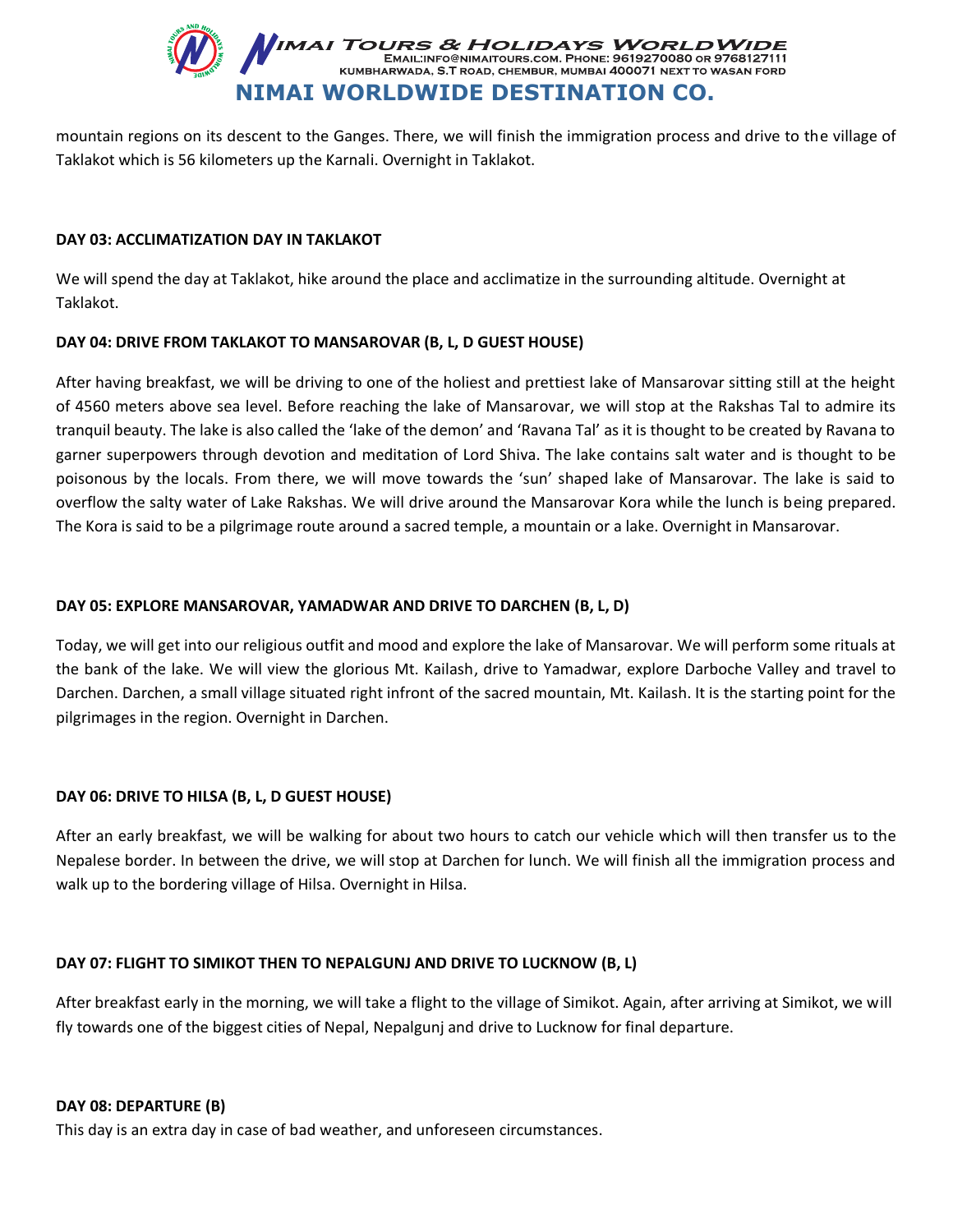

## Cost Includes

## **Transportation**

- $\checkmark$  All ground transportation by private vehicle
- $\checkmark$  Nepalgunj Simikot Hilsa flight fares
- $\checkmark$  Airport Pick up and drop off by private vehicle

## **Meal**

- $\checkmark$  Breakfast, Lunch and Dinner included (Veg only)
- $\checkmark$  Drinking water included

## **Accommodation**

 $\checkmark$  Mention in the itinerary in the basis twin sharing in Nepal and Tibet and group sharing in Kailash Region.

## **Visas & Permit**

- $\checkmark$  Tibet Visa & Permit Included
- $\checkmark$  All necessary entrance fees in Nepal and Tibet
- $\checkmark$  Special Kailash Mansarovar Permit
- $\checkmark$  Applicable entrance fees to visit Monasteries and temples

## **Guide, Staffs & supporters**

- $\checkmark$  Nepali Guide and Tibetan Guide
- $\checkmark$  Nepali Crew members in Kailash Region

## **Equipment**

- $\checkmark$  Medical kits
- $\checkmark$  Enough oxygen cylinders
- $\checkmark$  Other necessary equipment

## **Clothing**

- $\checkmark$  Down Jacket on refundable basis
- $\checkmark$  Day pack bag
- $\checkmark$  Duffel bag

## Cost Excludes

- Emergency evacuations/Rescue expenses, if required.
- **Day 08** accommodation in Nepalgunj
- Any extra nights stayed due to bad weather, early arrivals, etc.